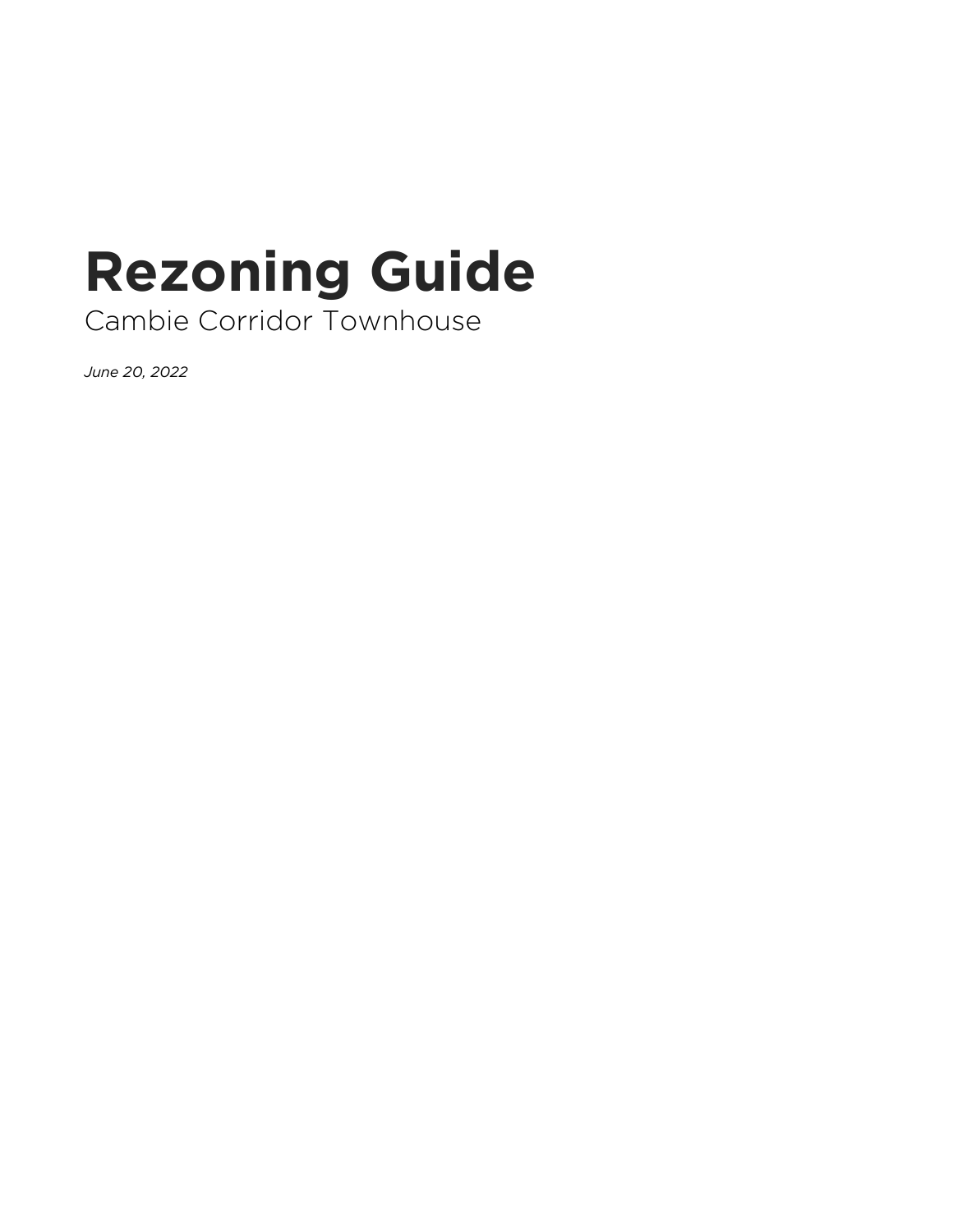## Background and Context

The *[Cambie Corridor Plan](https://vancouver.ca/home-property-development/cambie-corridor-plan.aspx)* is a framework to guide change and growth in the area over the next 30 years. By 2041, the Corridor's population is anticipated to more than double, with over 30,000 new homes, making it the biggest growth area outside of the downtown core.

The plan identifies over 1,100 single-family lots for future townhouses, creating opportunities for up to 8,200 units of this much-needed ground-oriented housing type.

[Policy Report regarding the RM-8A/8AN Districts for Townhouse Areas](https://council.vancouver.ca/20180724/documents/p5.pdf)

## Eligibility for Rezoning

The Cambie Corridor Townhouse Eligibility Map on Page 3 of this guide identifies the eligible sites for rezoning. Assembly with adjacent properties may be needed to meet the minimum site frontage requirement of 42 ft. (12.8 m).

## Rezoning Process

Eligible sites will be rezoned to RM-8A or RM-8AN zoning district. The zoning regulations include a unit size requirement to ensure greater unit size mix, as well as more flexible development options for smaller lots. The RM-8AN district differs from the RM-8A district in that it requires noise mitigation for dwelling units close to arterial streets.

Rezoning applications should reflect the regulations set out in the relevant district schedule, and respond to the accompanying design guidelines.

- [RM-8, RM-8A, RM-8N and RM-8AN Districts Schedule](https://bylaws.vancouver.ca/zoning/zoning-by-law-district-schedule-rm-8-all-districts.pdf)
- [RM-8A and RM-8AN Guidelines](https://guidelines.vancouver.ca/guidelines-rm-8-8a.pdf#page=27)

These 'zoning district change' rezonings will undergo a simplified process, which provides certainty for residents and applicants on the building type that could be developed, and streamlines the City's review process.

Contact staff with any questions about eligibility, site shape or the rezoning process at [rezoning@vancouver.ca.](mailto:rezoning@vancouver.ca)